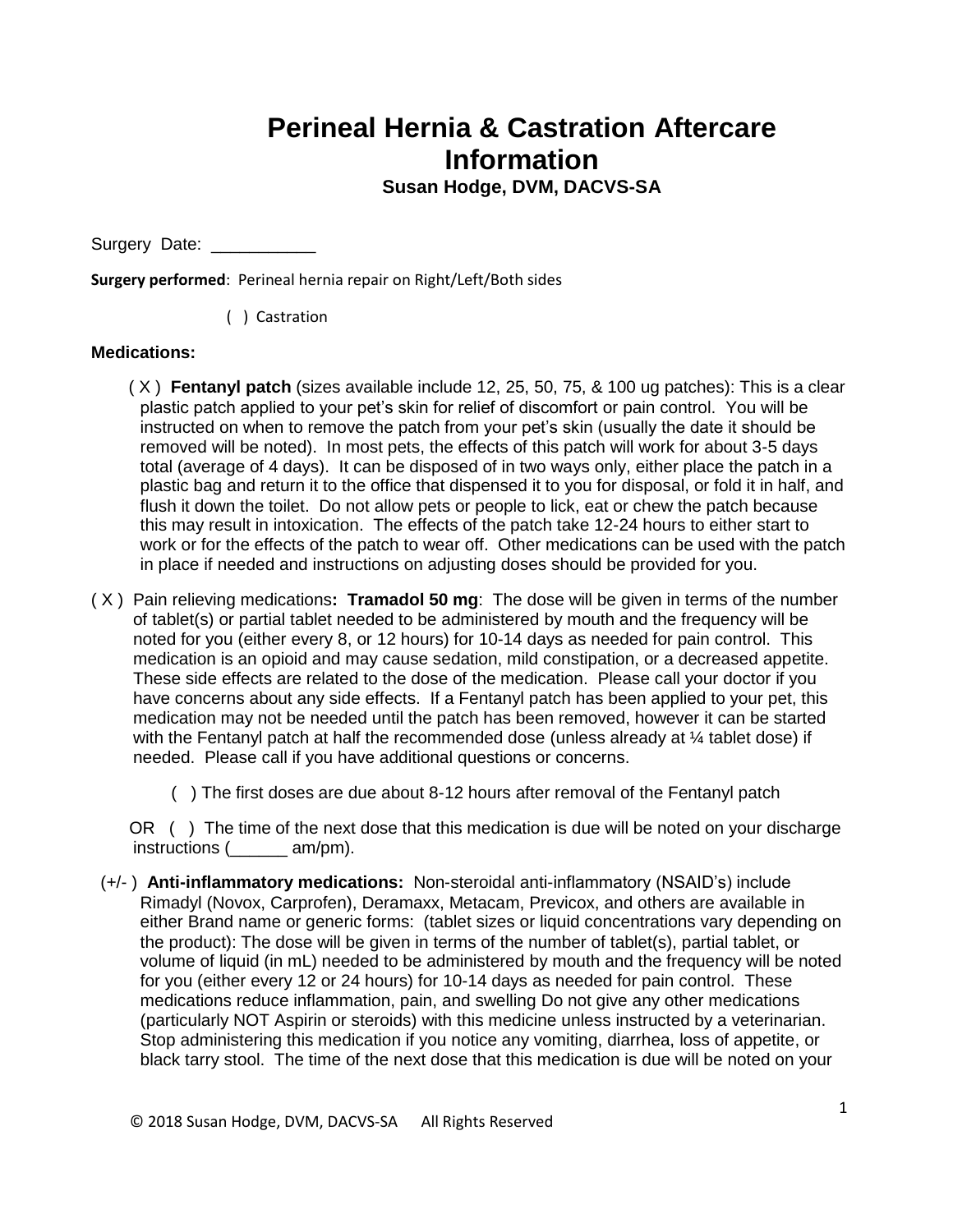discharge instructions (\_\_\_\_\_\_ am/pm). Some doctors prefer that this medication is not started until your pet leaves the hospital and is eating more normally.

- ( X ) **Other: Antibiotics**: The dose will be given in terms of the number of tablet(s)/capsule(s) needed to be administered by mouth and the frequency will be noted for you (either every 12 or 24 hours) for the appropriate number of days. Antibiotics would be used to prevent infection or treat contamination noted at the time of surgery. Any antibiotic may cause nausea, vomiting, or diarrhea. Most side effects can be minimized by administering the medication with food. The time of the next dose that this medication is due will be noted on your discharge instructions (\_\_\_\_\_ am/pm).
- ( X ) **Other: Metronidazole:** The dose will be given in terms of the number of tablet(s) or partial tablets needed to be administered by mouth and the frequency will be noted for you (every 12 hours) for the appropriate number of days. This is an intestinal antibiotic used to help control the bacteria in the colon in order to prevent infection or treat contamination noted at the time of surgery. Any antibiotic may cause nausea, vomiting, or diarrhea. Most side effects can be minimized by administering the medication with food. The time of the next dose that this medication is due will be noted on your discharge instructions (exam/pm).
- (X ) Other: **Lactulose**: The dose will be given by a volume needed (\_\_\_\_\_ mL) by mouth every 8-12 hours for 21-30 days. This is a medication that softens the stool. We do not want your pet straining to have a bowel movement and this will minimize any tension on the incision as stool is passed. The goal is not to have diarrhea, but soft stool. The dose of this medication can be adjusted at home by you, either by adjusting the number of times it is given per day or the volume given at each dose to obtain a stool consistency that is soft like pudding, but not liquid. Here are some tips for adjusting the dose:
	- If severe diarrhea is noted, please skip one dose and reduce the next dose by half and continue at the previous frequency.
	- Additionally if a firm or normal stool is observed, please increase the frequency of administration by one dose per day (if giving 3 times a day increase to 4 times a day or increase the volume given at each dose by half). The next timing of the dose will be given as  $am/m$ .
	- ( +/- ) Other: Sedatives will be prescribed as needed.

**Exercise:** Limit activity for the next 3 weeks. Your pet should be kept in a crate, playpen, or confined to a small space at all times unless under direct supervision for the first 3 weeks. No jumping, running, or rough-housing with other pets or people. Unrestricted activity may result in more pain, break down of the incision, or other complications.

 ( ) Short walks are permitted on a leash only (10 minutes maximum). Do not leave your pet off the leash or unattended outside during the time of exercise restriction.

## For Cats:

- ( ) Please do not let your pet outside during recovery.
- ( ) LITTER PAN Use shredded paper or Yesterdays News for litter for 2-3 weeks.